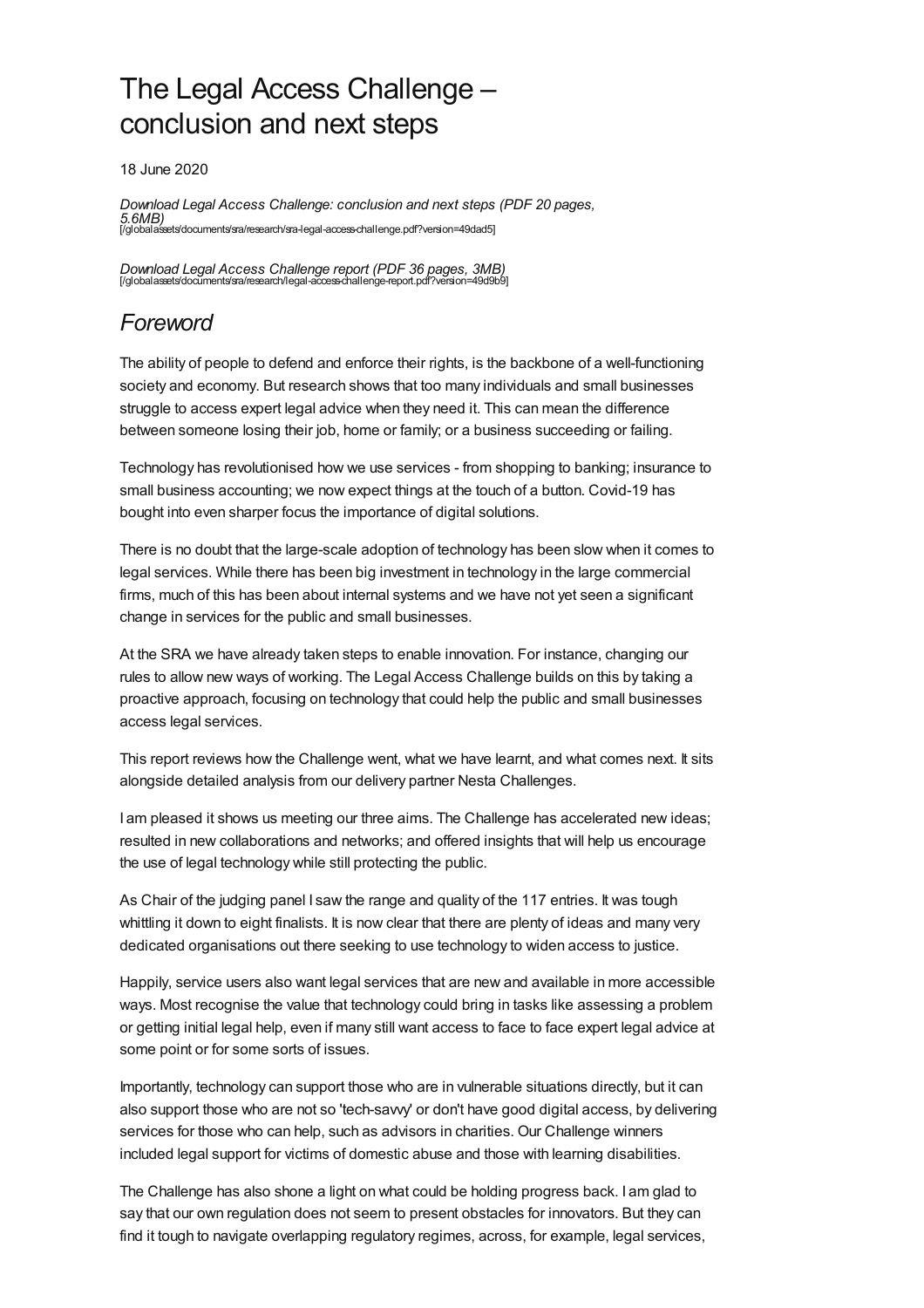financial services and data and information management. And unregulated organisations are unsure how to involve regulated solicitors in their offer. We will be working on helping people to bridge these gaps.

I believe technology will be a game-changer for access to legal support. It is why we have included it as one of three priorities in our new strategy. The insights from the Challenge, alongside the new networks we have built, will stand us in good stead for regulating in a way that allows the benefits of legal technology to be realised.

Iwould like to finish by saying thank you; not only to our delivery partner, Nesta Challenges, but to everyone who made the Challenge a success. This includes the applicants, the hundreds of people who came to our events, and the team of partners providing expert advice. Finally, thank you to the Department for Business Energy and Industrial Strategy's Regulators Pioneer Fund, administered by Innovate UK, who made all of this possible.

#### **Anna Bradley, SRAChair and Legal Access Challenge judging panel Chair**

Open all [#]

#### *[About](#page-1-0) this report*

<span id="page-1-0"></span>This report provides a headline summary of the Legal Access Challenge - what we did, how it went, what we learnt and next steps. It sits alongside a much more detailed report on the Challenge [#] from our delivery partner Nesta Challenges. Our report builds on the Nesta Report, with a focus on what we have learnt about innovation and regulation, and how it will shape our future activity in this important aspect of the SRA's work. The report provides a summary, background to the Challenge, what we learned from it and an explanation of how we plan to maintain and take forward our lawtech work. The current situation with Covid-19 has shown how important some of its developments are for improving access to justice.

### *[Executive](#page-2-0) summary*

We know there are barriers to accessing legal services for many people. Technology can help to address many of these barriers, but development has been relatively slow in the legal sector

We have undertaken a range of work over recent years to promote innovation through our SRA Innovate [\[/solicitors/resources/sra-innovate/\]](https://www.sra.org.uk/solicitors/resources/sra-innovate/)work - from enabling new types of businesses to creating safe spaces for organisations to try out new ideas. This has included work to encourage the increased use of legal technology.

We successfully applied for funding from the Department for Business Energy and Industrial Strategy's (BEIS) Regulators Pioneer Fund - administered by Innovate UK - to run the Legal Access Challenge.

The Legal Access Challenge, delivered in partnership by the SRA and Nesta Challenges, was a £500,000 challenge prize for early stage digital technology solutions that could provide help for individuals and SMEs to understand and resolve their legal problems. It aimed to:

- accelerate the development of digital technology solutions that could directly help individuals and SMEs understand and resolve their legal problems
- develop a community of people and organisations with a shared interest in implementing the use of technology to improve access to legal support
- learn whether there are regulatory barriers to legal technology, and if so what adaptations to our approach might be needed to overcome them while making sure the public is appropriately protected.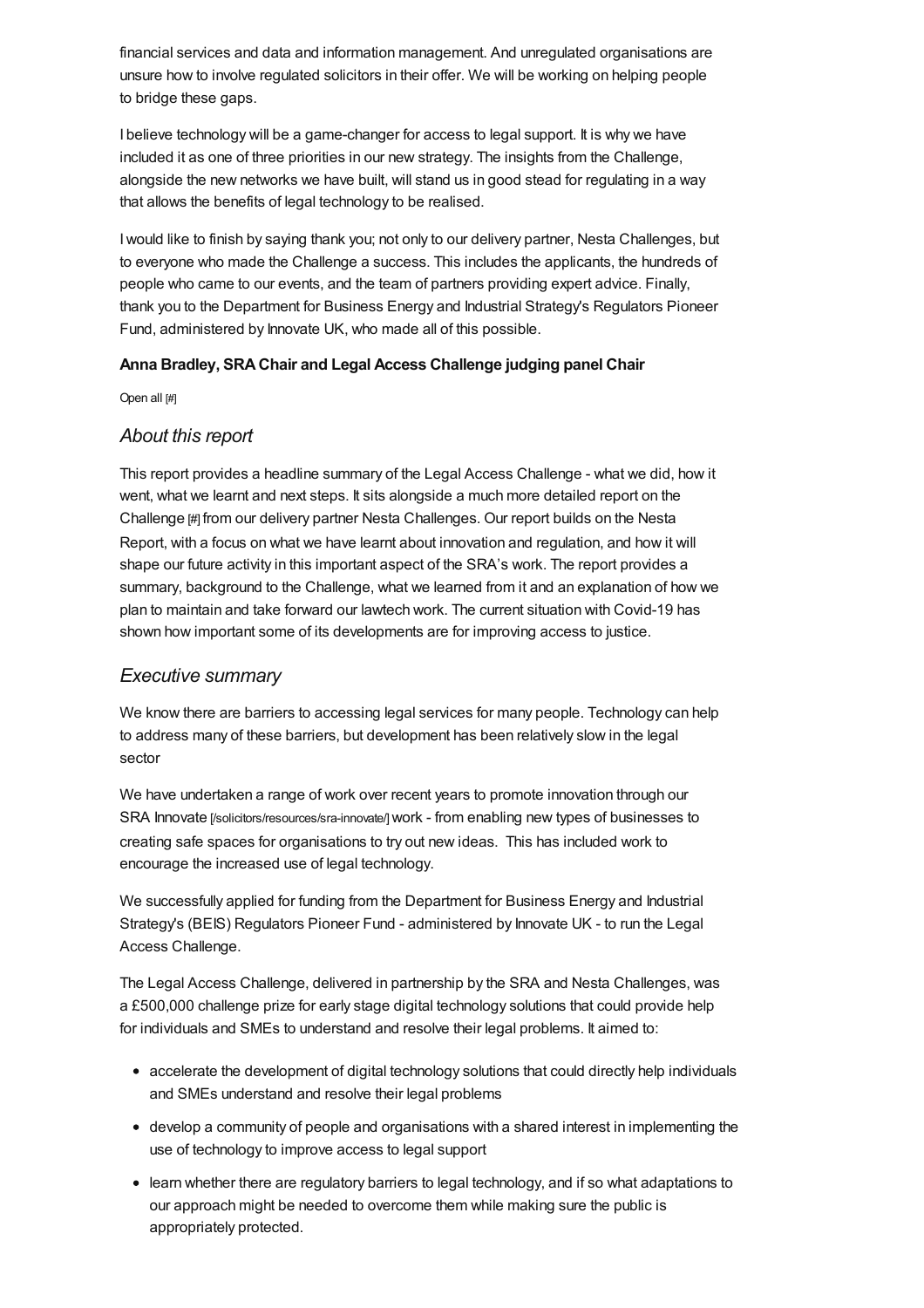<span id="page-2-0"></span>The Challenge achieved its aims:

- 117 applicants were received from a diverse range of projects and offering accelerated solutions to a range of access to justice issues. The scale of interest in the Challenge resulted in the Regulators Pioneer Fund providing an additional £250,000 of prize funding. All but one of the finalists said the Challenge had accelerated the development of their solution.
- The Challenge encouraged collaboration. For instance, it led to more than 350 engagements, while seven out of eight finalists said they were introduced to new and useful contacts, with five building new partnerships. We also built new relationships, while deepening others.
- We have gained valuable insights, improving our understanding of the impact legal technology is having on the way legal services are being provided in both the regulated and unregulated sectors. Although we did not find any evidence that our regulation was an obstacle to developing legal technology, we found that innovators can be held back by challenges navigating overlapping regulatory regimes, or unregulated organisations understanding how they can involve solicitors in their offer.
- We have already started work on a range of activities to incorporate our greater understanding of this area. This includes continuing to develop our networks of stakeholders; technology and innovation being integral to our corporate strategy for the next three years so that we can understand its implications and development; collaborating on the establishment of a lawtech sandbox pilot to encourage innovators.

The results of the Challenge have bolstered our view that there is significant potential for legal technology to benefit individuals and small business. There is already an encouraging number of innovators working on or keen to develop solutions, particularly among unregulated providers.

There is still much more work to do in this area. The Challenge showed the significant benefits of collaborative working and early, targeted information for innovators.

We have plans to meet the task ahead, including developing more materials to help innovators and others. We will also be considering what scope there may be for carrying out follow up work in considering an application for the second round of the Regulators Pioneer Fund.

### *[Summary](#page-5-0) of the challenge*

#### *The legal access problem*

Too many individuals and small businesses struggle to access expert legal help when they need it. Fewer than one in four get professional help or advice when they have a legal problem, and this is more likely to be an accountant than a solicitor. Only one in ten small businesses use a solicitor when they have a legal problem (PDF, 112 pages, 3.6MB) [\[http://www.legalservicesboard.org.uk/wp-content/media/FINAL-Small-Business-Report-FEB-2018.pdf\]](http://www.legalservicesboard.org.uk/wp-content/media/FINAL-Small-Business-Report-FEB-2018.pdf) .

This means many individuals are not able to defend or enforce their rights, while small business struggle to manage risk or grow their business.

From banking to accountancy, technology has made it easier and more affordable for people and small businesses to access different types of services. Although there are good examples of technological innovation in the legal sector, much of the progress has been in large commercial firms - improving their own processes or services to large business clients.

#### *Our approach to regulation*

The SRA is the largest regulator of legal services in England and Wales, regulating 196,000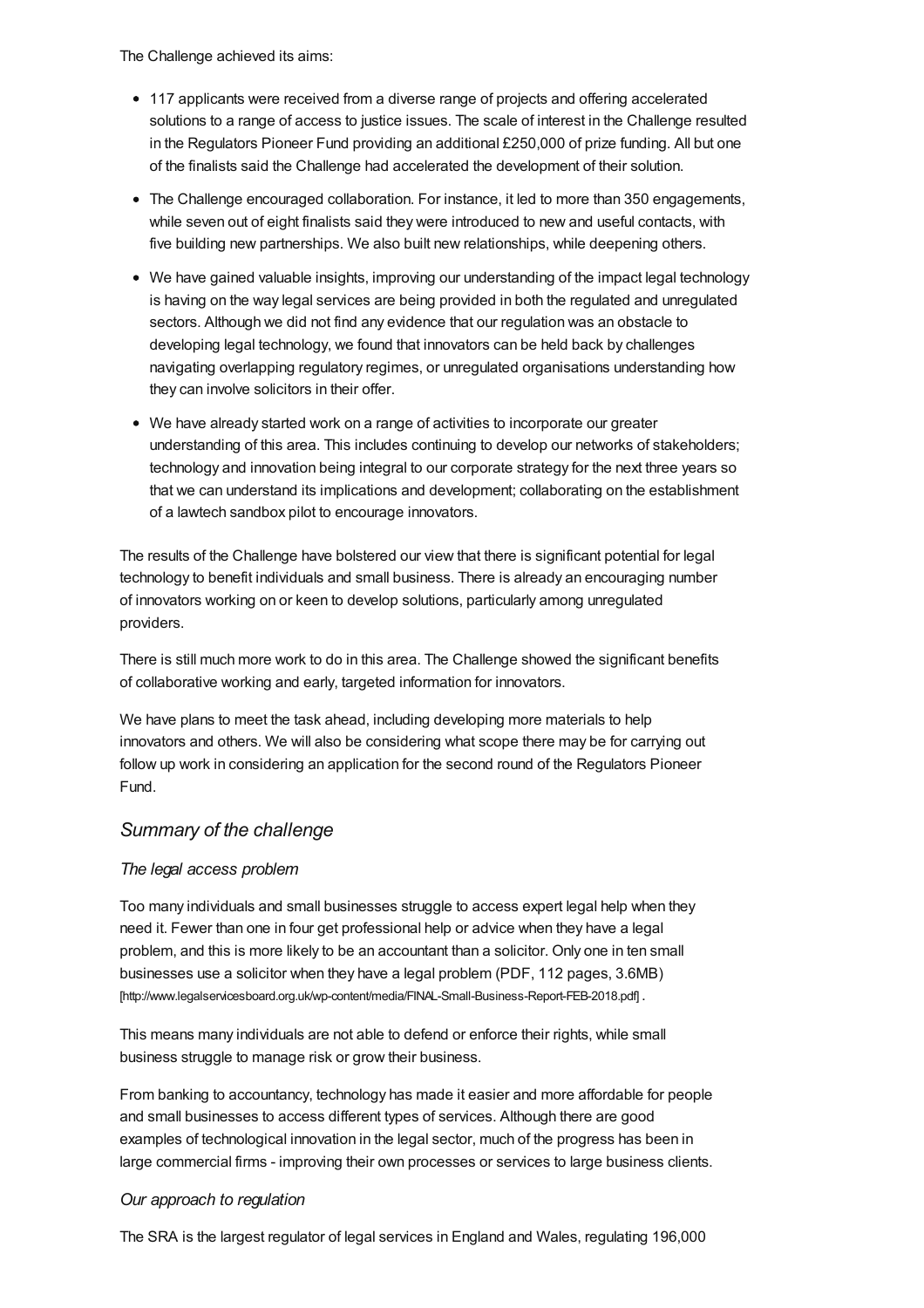solicitors and 10,300 firms. We cover around 80 per cent of the regulated market.

Building upon the foundation of our core work - public protection and maintaining high professional standards - we want to help people access the right legal help when they need it.

We are committed to supporting the adoption of legal technology and other innovation that helps to meet the needs of the public, business community, regulated entities and the wider economy.

We have already made good progress on making changes to encourage innovation and make the legal market more competitive.

We have reformed our rules to allow new types of businesses to come into the market enabling multi-disciplinary practices and firms owned by those who are not lawyers.

We also set up SRA Innovate [\[/solicitors/resources/sra-innovate/\]](https://www.sra.org.uk/solicitors/resources/sra-innovate/) to help businesses with new ideas to offer legal services in different, and potentially more affordable ways. This has included creating a safe Innovation Space where businesses can work with us collaboratively to test out ideas in a safe space, making sure the right consumer protections are in place.

The Legal Access Challenge was an opportunity to build on this work.

#### *The Legal Access Challenge and its aims*

In 2018, the Department for Business Energy and Industrial Strategy (BEIS) launched the £10m Regulators Pioneer Fund [\[https://www.gov.uk/government/news/projects-lay-the-groundwork-for-a](https://www.gov.uk/government/news/projects-lay-the-groundwork-for-a-future-of-robolawyers-and-flying-cars)future-of-robolawyers-and-flying-cars] , which was to be administered by Innovate UK.

The aim of the Regulators Pioneer Fund was to promote cutting-edge regulatory practices to help make the UK the world's most innovative economy, while protecting citizens and the environment.

Projects were required to:

- help businesses develop products and services and demonstrate the need for change
- support the Industrial Strategy ambition for the UK to be the world's most innovative economy
- show value for money and any matched funding opportunities
- be collaborative, particularly on 'cross-cutting' issues affecting several regulators
- show any lasting benefits, including plans to scale up and spread best practice.

We successfully applied for funding to work with Nesta Challenges to create the Legal Access Challenge. Using the Challenge prize approach [\[https://www.nesta.org.uk/toolkit/challenge-prizes-a](https://www.nesta.org.uk/toolkit/challenge-prizes-a-practice-guide/)practice-guide/] adopted in other sectors it is intended to help attract new innovators to change the status quo, as well as encouraging existing providers to work in different ways.

An 18-month programme, the Challenge was a global competition with a £500,000 prize fund to find technological solutions for individuals and small and medium size businesses (SMEs) in the UK to better understand and resolve their legal problems.

The programme, however, was more than a prize fund to accelerate new ideas. Developing insights that can help us regulate effectively and encouraging collaboration were integral to the Challenge.

The aims of the Challenge were to:

accelerate the development of digital solutions that help individuals and SMEs to resolve their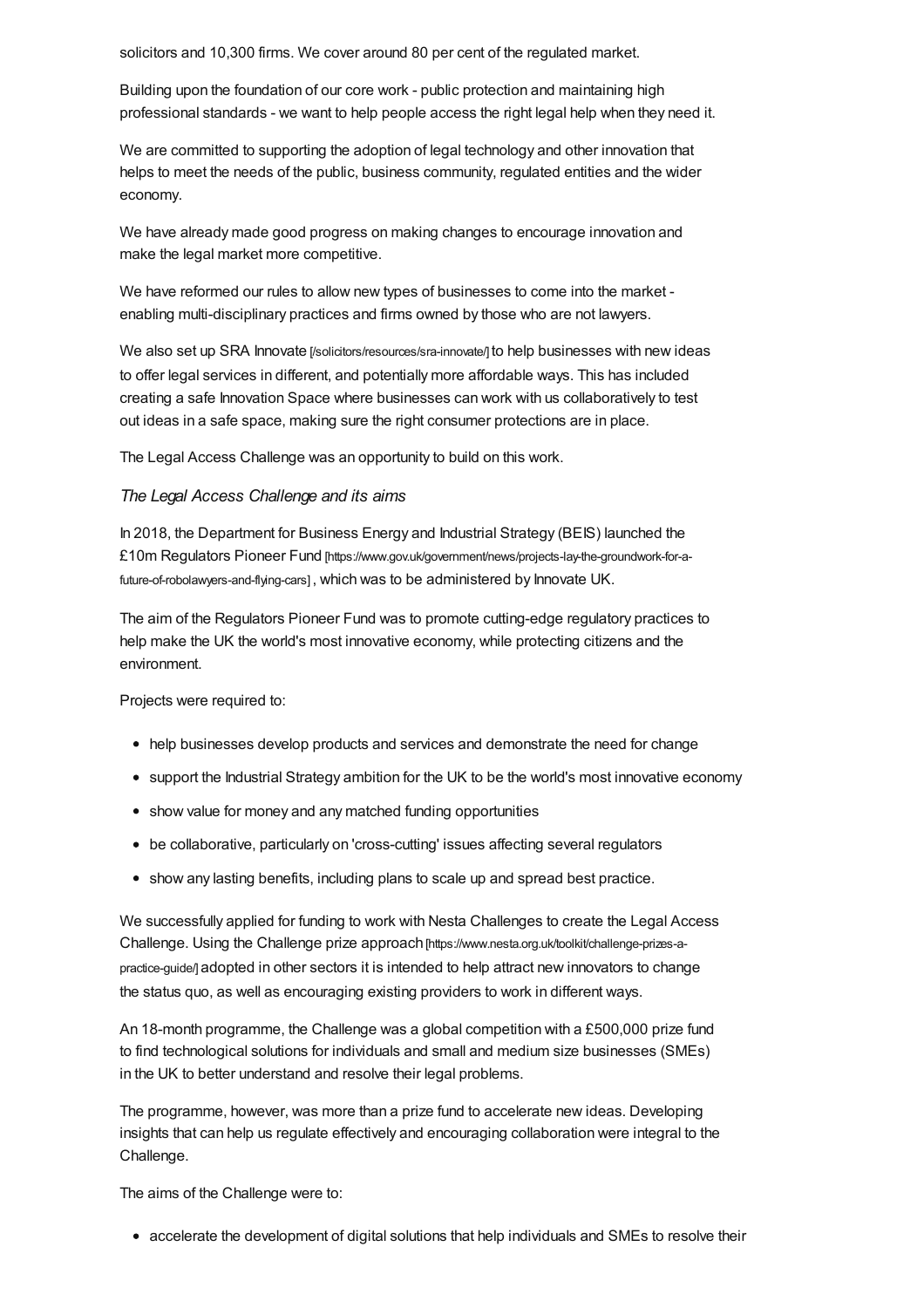legal problems in more affordable and accessible ways

- develop a community with a shared interest in the use of technology to improve access to legal support
- understand more about the regulatory and other barriers to development of legal technology solutions and what we can do to break these down.

#### *What happened*

The Challenge received 117 applications. We were pleased by the number of applications and the diversity with:

- half from commercial organisations, with the rest a mix of individuals, charities, social enterprises and academic institutions
- different types of solutions ranging from online dispute resolution to tailored guidance; assistance completing documents to platforms for collective action
- different types of technology including guided pathways, automated document assembly, prediction analytics and tools using machine learning to power chatbots
- a broad range of legal areas were covered including housing, employment, consumer rights, immigration and social welfare, while half the applications could apply to multiple areas.

The scale of interest in the Challenge resulted in the Regulators Pioneer Fund providing an additional £250,000 of prize funding.

In September 2019, eight finalists were each awarded £50,000 from the Challenge prize fund.

The eight finalists included a mixture of applicants. This included both commercial and not for profit organisations, with local and international entrants. We wanted them to focus on individual and small business users, as well as support for those who might be particularly vulnerable if they were unable to access the right legal help.

In addition to funding, we offered finalists access to a support package to develop their proposals. In addition to support from us and Nesta Challenges, winners could get expert advice from our Challenge partners, including:

- support on data and privacy issues from the Information Commissioner's Office (ICO)
- a workshop with Her Majesty's Courts and Tribunals Services (HMCTS) to provider research insights and guidance on integration principles
- pro-bono legal advice from Hogan Lovells
- technological support from The Engine Room and
- support from the Law Society who offered access to policy committees and promotional channels.

We also worked with other organisations as issues arose. For instance, the Financial Conduct Authority offered one-to-one advice with finalists on what was possible within their regulatory boundaries.

In April 2020, our judging panel chose two winners to receive an additional £50,000 [\[/sra/news/press/2020-press-release-archive/legal-access-challenge-winners/\]](https://www.sra.org.uk/sra/news/press/2020-press-release-archive/legal-access-challenge-winners/). They were:

RCJ Advice who created a technology platform which helps survivors of domestic abuses protect themselves, through integrating technology with human advice and support.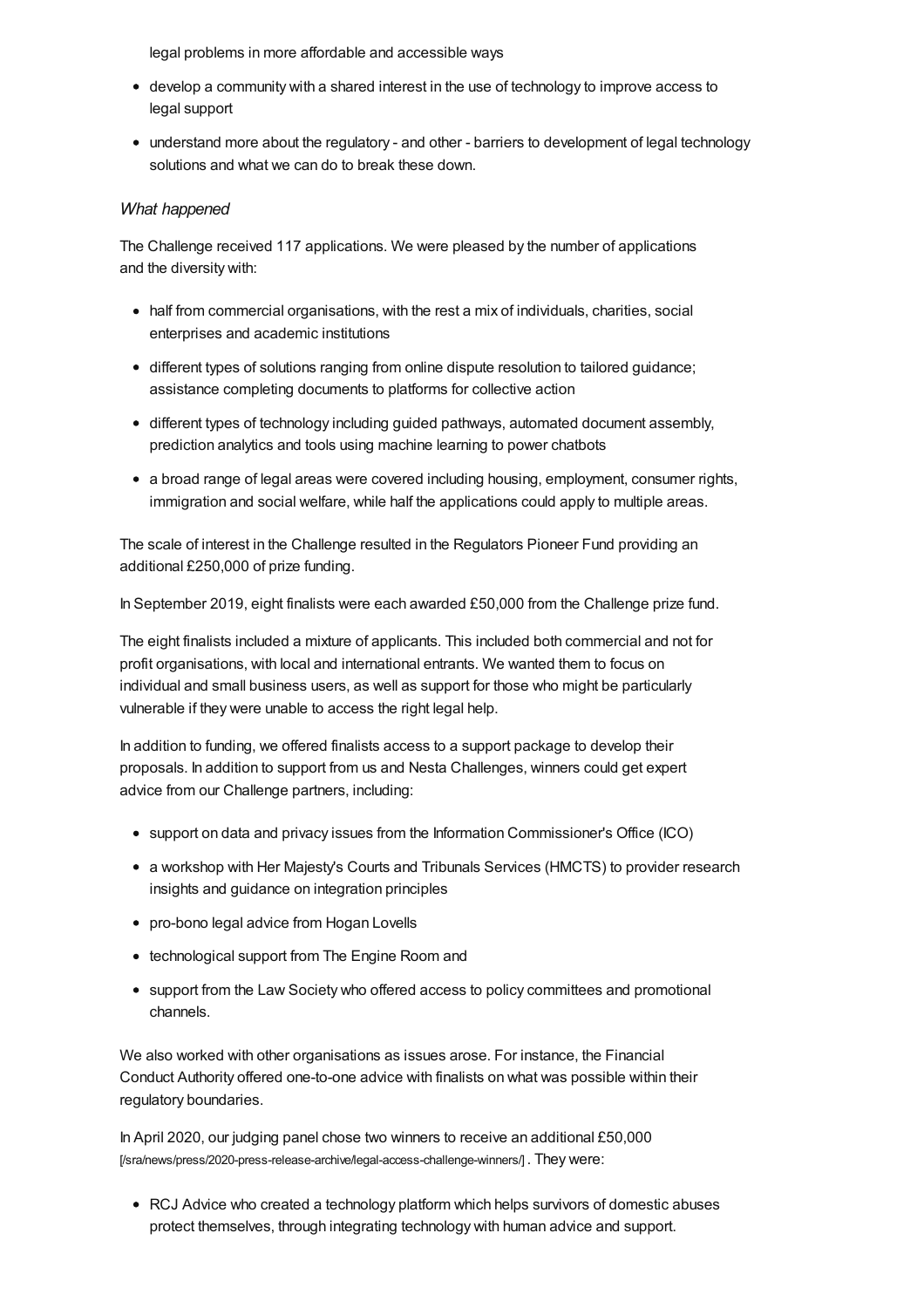<span id="page-5-0"></span>• Mencap and Access Social Care who developed a chatbot to assist people, including those with learning disabilities, understand their social care rights.

Both finalists offered potential solutions in overcoming the restrictions imposed by the current Covid-19 crisis. The need for support to women facing domestic abuse was seen as being particularly urgent in the present lockdown.

#### *Meeting our aims accelerating digital solutions*

We were pleased with the number and diversity of applicants, as well as the creativity and quality they demonstrated. Beyond the finalists, many of the applications were developing well-thought out solutions that could make a real difference to how individuals and small businesses can access legal help.

The Challenge was successful in accelerating the development of innovative solutions. Out of the eight finalists:

- seven said the Challenge had accelerated development of their solution
- six agreed that the Challenge provided them with support that they would otherwise not have been able to access, and it helped clarify the objectives of their solution
- five said they had developed a completely new solution or functionality.

We are encouraged that several of the finalists made progress during the Challenge period in other competitions and raising investment and grant funding.

We are confident that the finalists are now well positioned to continue developing their innovations, which could help more people - from different communities - access the legal help they need.

#### *Meeting our aims: encouraging collaboration*

A key aim of the Challenge was to help develop a community and promote collaboration. We were pleased to see the emergence of strong partnerships and genuinely collaborative approaches among the Challenge innovators, and between ourselves and other regulators.

As a result of the Challenge:

- more than 350 people engaged with the Challenge from attending events, workshops or through the Challenge Slack Channel. Feedback showed that these opportunities for connection had led to valuable contacts and new working relationships
- we saw examples of applicants pooling together their expertise, particularly technical and design capabilities
- seven out of eight finalists said they were introduced to new and useful contacts, with five building new partnerships
- Almost a third (28 per cent) of surveyed applicants said they met new contacts during the application stage
- Our Innovators showcase event enabled non-finalists to share and test ideas. Attended by more than 50 people, we received feedback that suggested many attendees found such events useful. For instance, attendee responses included: "We've made really valuable connections" and "The feedback was helpful and a good 3 to 4 companies have asked to collaborate after the event."

It also helped develop and strengthen our relationships, including with other regulators such as the ICO and FCA, representative bodies and member networks, and individual organisations,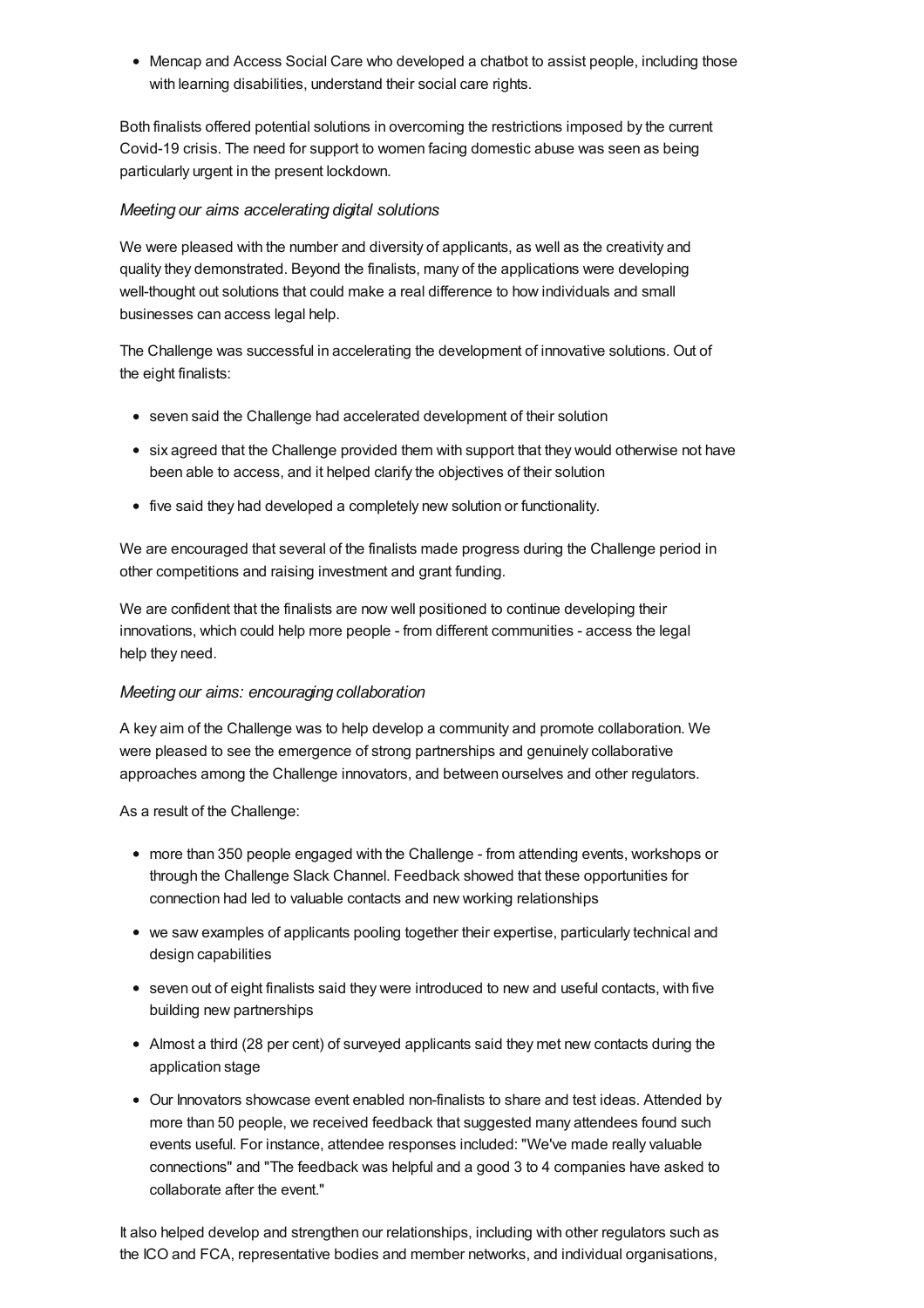particularly lawtech innovators.

We are committed to continuing those relationships and developing this focus in greater depth as our work programme continues beyond the Challenge.

#### *Meeting our aims: regulatory insights*

We were pleased by the range and depth of insights the Challenge gave us. It gave us insight into the progress of legal technology. It also helped us understand the implications of our regulatory approach, including areas where we can do more work to help facilitate innovation.

The results of the Challenge bolstered our view that there is significant potential for legal technology to benefit individuals and small businesses. There is already an encouraging number of innovators working on or keen to develop solutions, particularly among unregulated providers.

The Challenge also showed the significant benefits of bringing a range of organisations - such as regulators, businesses, innovators, charities - together. It can help build new relationships and insights that can help identify challenges and opportunities to inform future work.

Below we have outlined some of our key insights, focused on regulatory issues. There is further detail on wider learnings in Nesta Challenges report.

#### *Regulatory barriers to innovation*

Research carried out through the Challenge and the competition itself showed that regulation is not an obstacle to innovation, since our regulation is principles based and not prescriptive even more so since the introduction last year of our new Standards and Regulations

However, there are other softer barriers which may not be in the gift of a single regulator to solve. The challenge showed that some of the main obstacles to progressing innovative ideas are:

- Overlapping regulatory regimes across the legal services market. Providing innovators with useful guidance needs careful management and input from other organisations, including the Financial Conduct Authority (FCA) and the Information Commissioners Office (ICO). It supports the case for closer coordination and collaboration between regulators responsible for those regimes and other organisation driving change in the digital legal ecosystem such as HM Courts and Tribunal Service (HMCTS).
- Low technical knowledge and awareness amongst the innovator community about the Legal Services Act 2007's regulatory requirements and the interplay between the regulated and nonregulated sections of the market. Many lawtech solutions are being developed by nonregulated organisations. Innovators do not know what the regulatory requirements are to involve solicitors or regulated firms in some way with the innovation. There is therefore a risk that new platforms might find it difficult to expand to provide opportunities for access to advice given by solicitors. We may therefore have a role in providing useful guidance for all lawtech providers to allow them to understand some of the key factors of operating in this market.

Our work withGlow, one of the finalists, highlighted how effectively this could work. Their platform allowed individuals and SMEs to take legal action against organisations in the form of Group Litigation Orders, a legal mechanism allowing groups of common individual claims to be treated as one. We were able to provide guidance on how the relationship might work between their product, solicitors who wish to take on the case and with claimants who register. We were also able to coordinate input from the FCA, so Glow could understand how their requirements might impact on their solution.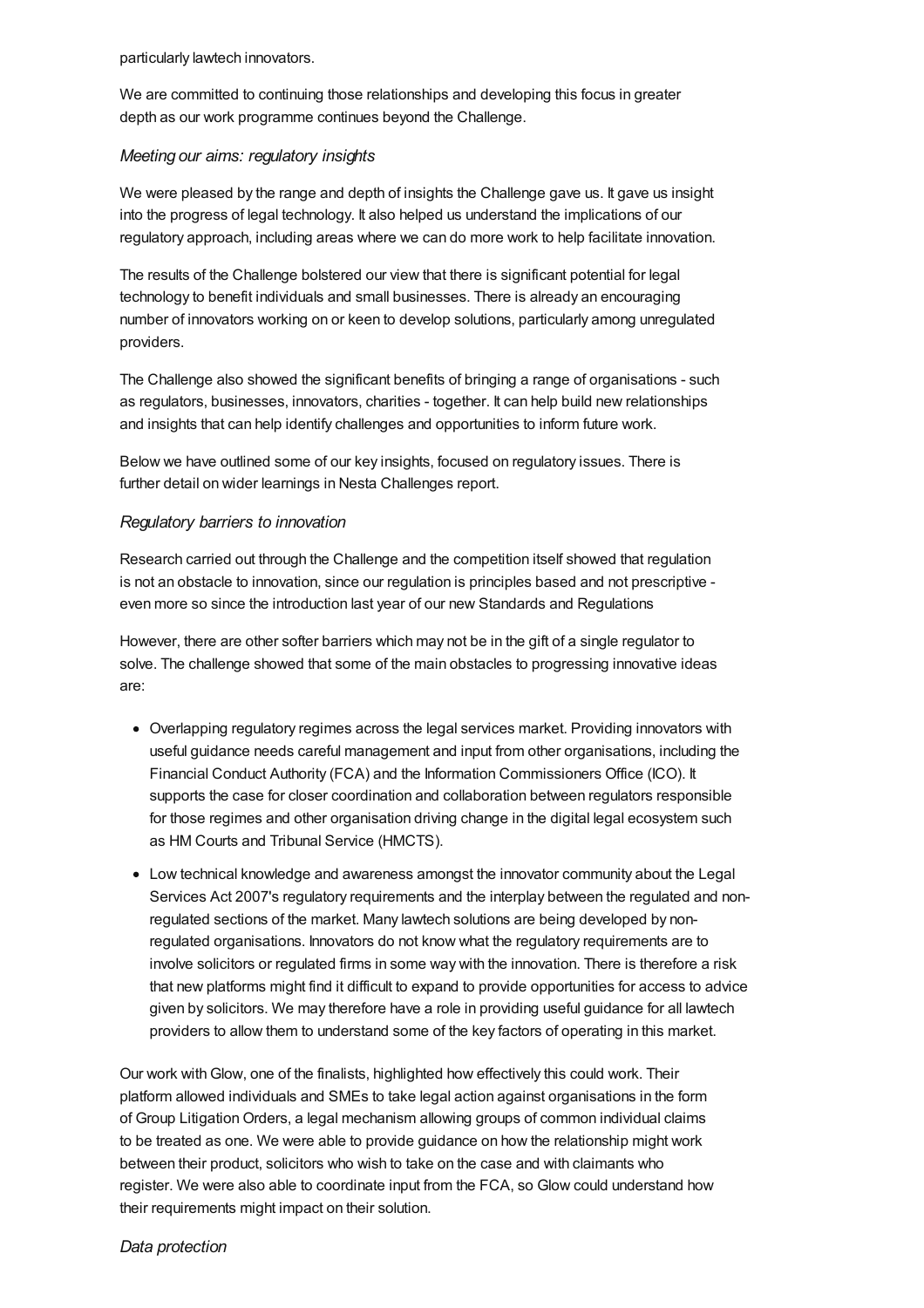- We learned from the engagement innovators had with the ICO. For instance, where data protection is involved, there is a need to consider data protection and privacy requirements from the very start (data protection-by-design [https://ico.org.uk/for-organisations/guide-to-data[protection/guide-to-the-general-data-protection-regulation-gdpr/accountability-and-governance/data-protection-by](https://ico.org.uk/for-organisations/guide-to-data-protection/guide-to-the-general-data-protection-regulation-gdpr/accountability-and-governance/data-protection-by-design-and-default/)design-and-default/l).
- We can now signpost our regulated firms to the valuable insights [#]we gained on this issue.

#### *Guidance to help support innovators*

More broadly, our engagement with the finalists and wider tech community during the Challenge has shown us that regulated firms and tech providers would benefit hugely from toolkits and guidance that help them:

- understand what online solutions could fall within our regulation and therefore how our Standards and Regulations would apply
- navigate more easily across regulatory regimes where overlapping requirements may apply
- design products and platforms that enable regulated firms and individuals that may wish to use them or interact with them to do so.

Research has shown [\[http://www.lawsociety.org.uk/support-services/research-trends/lawtech-adoption-report/\]](http://www.lawsociety.org.uk/support-services/research-trends/lawtech-adoption-report/) that one barrier to law firms innovating may be an inherent risk-adverse attitude, particularly in smaller firms to adopting legal technology. We will draw on feedback from the Challenge on where our regulations, or those of others, are creating pinch-points to the adoption of technology and explore solutions. For instance, issuing tailored guidance towards the use of particular products and services such as digital ID checking to address the assumption by some solicitors that regulation will not allow them to use it.

### *Machine learning, artificial intelligence and predictive technologies*

Cutting edge technologies such as machine learning, artificial intelligence (AI) and predictive analytics raise complex regulatory questions. For instance, where does liability lie when something goes wrong with this type of service. There may also be specific regulatory or ethical issues on matters like the transparency of data used to 'train' the algorithm of an AI solution.

The Challenge means we are well positioned to progress work in this area. We will focus our energy on developing an approach that helps firms use technology in a reliable and appropriate way by making available useful guidance and being proactive in being involved in discussions on how this can be achieved. We will seek to address the potential deterrent to using AI solutions due to regulatory uncertainties.

In developing our approach, we will need to continue to work with other regulators, innovators, educational institutions and thinktanks, as well as other stakeholders. Collaboration and collectively developing frameworks will more likely mean we can recognise and respond to challenges in this area. For example, through the Challenge, we have developed good relationships with:

- Oxford University Unlocking the Potential of Artificial Intelligence for English Law [\[https://www.law.ox.ac.uk/unlocking-potential-artificial-intelligence-english-law\]](https://www.law.ox.ac.uk/unlocking-potential-artificial-intelligence-english-law) research programme, which aims to explore the potential and limitations of using artificial intelligence (AI) in support of legal services.
- The Information Commissioners Office (ICO), who supported our finalists on data privacy issues and who have a priority programme of work on AI. This includes providing a comprehensive framework to audit AI applications [\[https://ico.org.uk/about-the-ico/news-and-events/ai-](https://ico.org.uk/about-the-ico/news-and-events/ai-blog-a-call-for-participation/)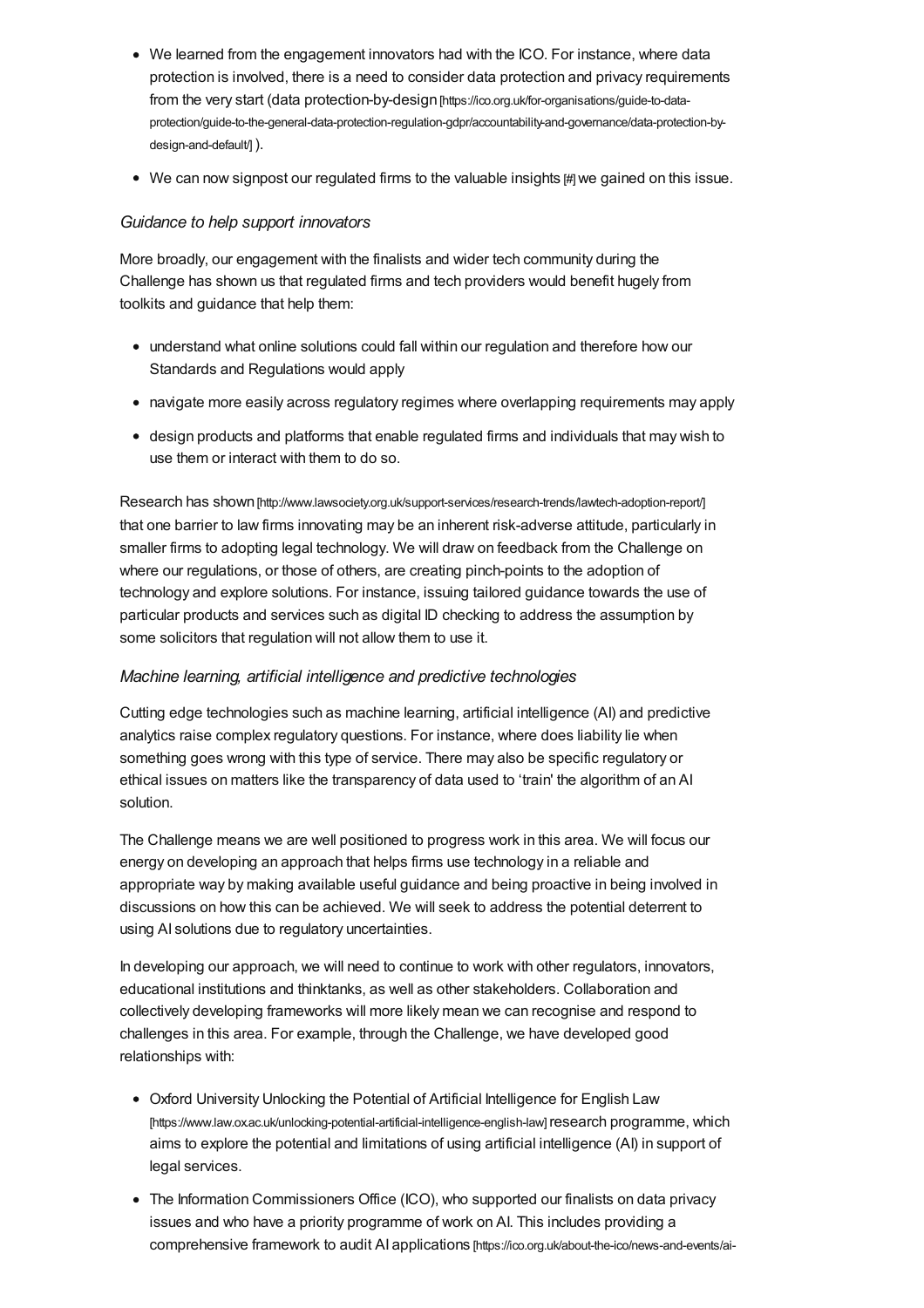blog-a-call-for-participation/] and ensure they are transparent, fair and include measures to manage data protection risks.

#### *Funding models*

The issue of a sustainable funding model has been highlighted as a barrier for developments in legal technology. Particularly because the consumer and SME sector are not yet seen as an attractive area for investors to focus on.

We were pleased to see a range of funding models emerge during the Challenge process, which is highlighted in the Nesta report [].

Innovators are balancing a need to achieve financial sustainability with making their service as affordable for as many people as possible.

Our research and public engagement, combined with insight from applicants, showed that even a low fee be a significant barrier to use. Low cost or no cost solutions are important. Some innovators provide the services free at the point of use for the most vulnerable consumers while generating revenue by promoting and licensing their products that generates income from other sources. This provides the possibility of establishing a sustainable funding model while not introducing a cost barrier that might deter the most vulnerable from using the product.

#### *User testing*

To be successful legal technology solutions need to work well for consumers. This requires user testing, from an early stage, but the Challenged showed that some innovators are struggling to get access to the right people at the right time.

The Legal Services Consumer Panel has highlighted the importance of regulators promoting and facilitating engagement by developers with a range of consumer representatives to participate in the design and development of legal technology solutions.

During the Challenge we offered a range of help to finalists, so they could find support to help them test their proposals.

#### *Unregulated services and building trust in technology*

Most legal services are still provided by regulated law firms, but there are some indications that there may be growth of unregulated providers offering legal advice and services in certain areas of law (PDF, 44 pages, 836KB) [\[https://www.legalservicesboard.org.uk/wp-content/media/Mapping](https://www.legalservicesboard.org.uk/wp-content/media/Mapping-unregulated-providers.pdf)unregulated-providers.pdf] .

When it comes to technological innovation, the Challenge showed that much consumer-facing innovation is coming from outside the regulated-legal sector - all eight finalists were from organisation that we do not regulate.

This offered fresh insight into how legal technology solutions may develop in this sector.

The likely high concentration of services offered by unregulated providers also raises questions of trust. Research by the Legal Services Consumer Panel suggests that 47 per cent of consumers lack trust in artificial intelligence (AI) technology when used to deliver legal services.

Public focus groups we ran on the back of the Challenge showed a general preference for regulated providers, and caution when it came to the option legal help from providers who are not regulated law firms or solicitors.

Lack of consumer confidence could be one reason why the progress of legal technology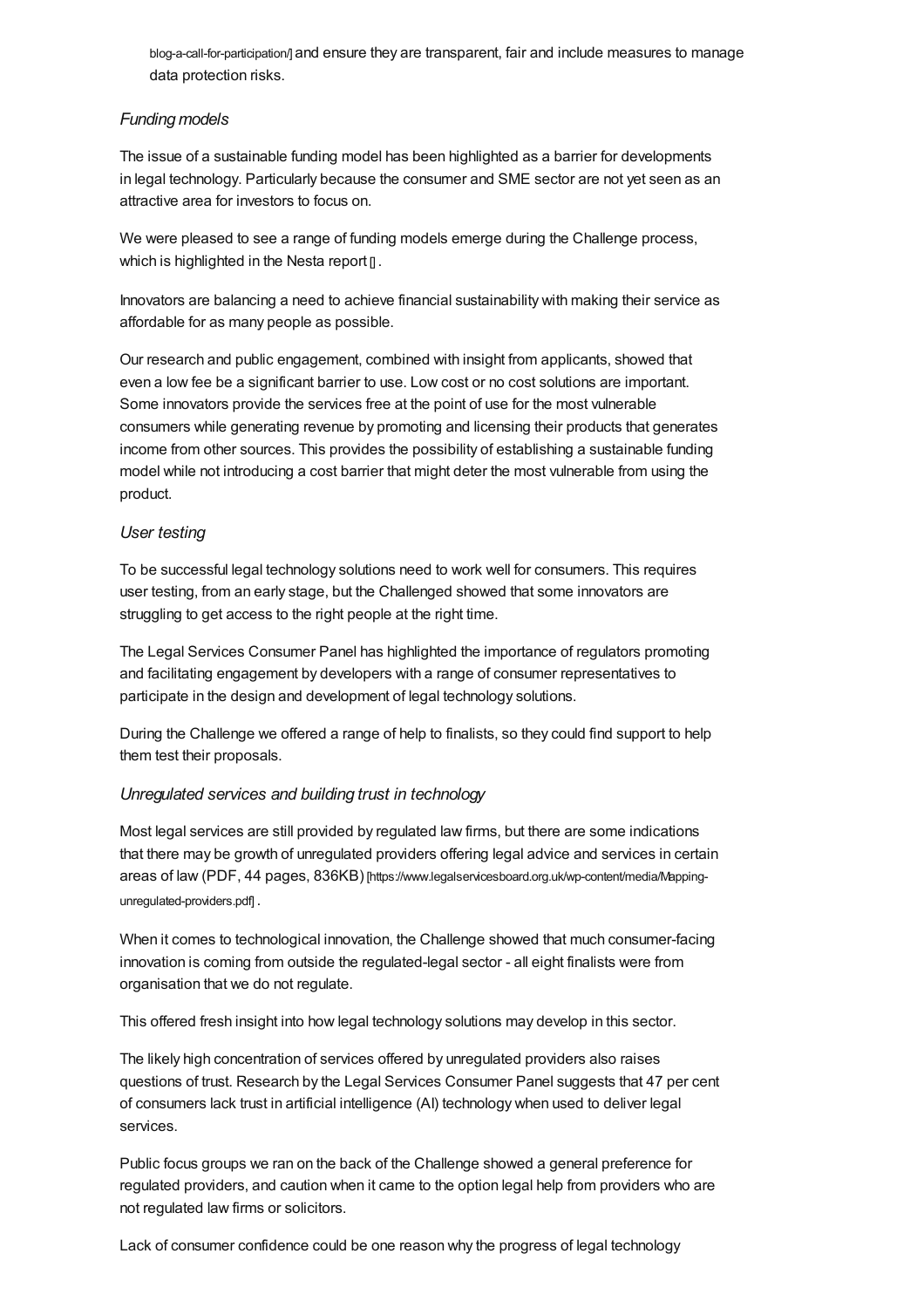solutions lags behind other sectors such as financial services.

If the potential benefits of more affordable and easier to access legal services are to be realised, regulators will need to consider how they address issues of consumer trust. We will need to work with others to explore whether there are more flexible cross-regulatory approaches to provide consumers with the assurances they need.

This will be even more crucial as legal technology develops, and the boundaries between unregulated and regulated legal help and advice are likely to blur further.

#### *Next [steps](#page-9-0)*

<span id="page-9-0"></span>The Challenge has strengthened our view that there is significant potential for technology to transform the legal market. When so many people struggle to get the right support, it is important that we make sure we prioritise supporting innovations that could make legal services easier to access and more affordable, while still ensuring appropriate public protections.

The recent Covid-19 crisis has bought into sharp focus the importance of flexible, easy-to-use, effective digital services.

There are already a number of things we have done - or started to do - as a result of the Challenge:

- It has informed our Corporate Strategy for 2020 2023. In addition to direct feedback on our proposals from 20 applicants, insights from the Challenge and the networks we built, contributed to the support of legal technology and other innovation [/sra/news/press/2020-press[release-archive/corporate-strategy-2020/\]](https://www.sra.org.uk/sra/news/press/2020-press-release-archive/corporate-strategy-2020/) being one of our three strategic objectives.
- We are already continuing to provide bespoke support to Challenge applicants who are exploring how to develop existing products to include access to regulated legal advice.
- The Challenge has demonstrated the transformation benefits of networks in building our knowledge, identifying issues and opportunities, and facilitating collaborations. We will continue to use existing networks, such as the Better Regulations Executive's Regulator Forum and the Regulators Innovation Network. We will maintain and expand our Challenge network to continue to realise these benefits, keep our insights up to date, and help shape our future work.
- We have already started doing this. For instance, in May 2020 we partnered with a Challenge applicant and a third party-managed account provider to explain the practicalities and potential opportunities for working as a freelance solicitor or running a virtual law firm.
- We will explore new opportunities to work with others, such as business schools and charities, to develop collaborative innovative-based projects.
- We have an immediate opportunity to further help build such networks and help facilitate new legal ideas. We are part of the recently announced Lawtech Sandbox. Developed by Tech Nation [https://technation.io/news/plans-for-lawtech-rd-sandbox<sup>y</sup>], it aims to encourage and support innovative ideas in the legal sector. It brings together technologists, legal and other businesses and public bodies1 [\[#n1\]](#page-10-0).

Other work we plan to do includes:

- Building on our learnings from the Challenge address the pinch-points with our regulations that are creating barriers for firms in adopting legal technology to deliver legal services by providing toolkits and guidance to help them.
- We will make resources available to legal technology start-ups to help them navigate